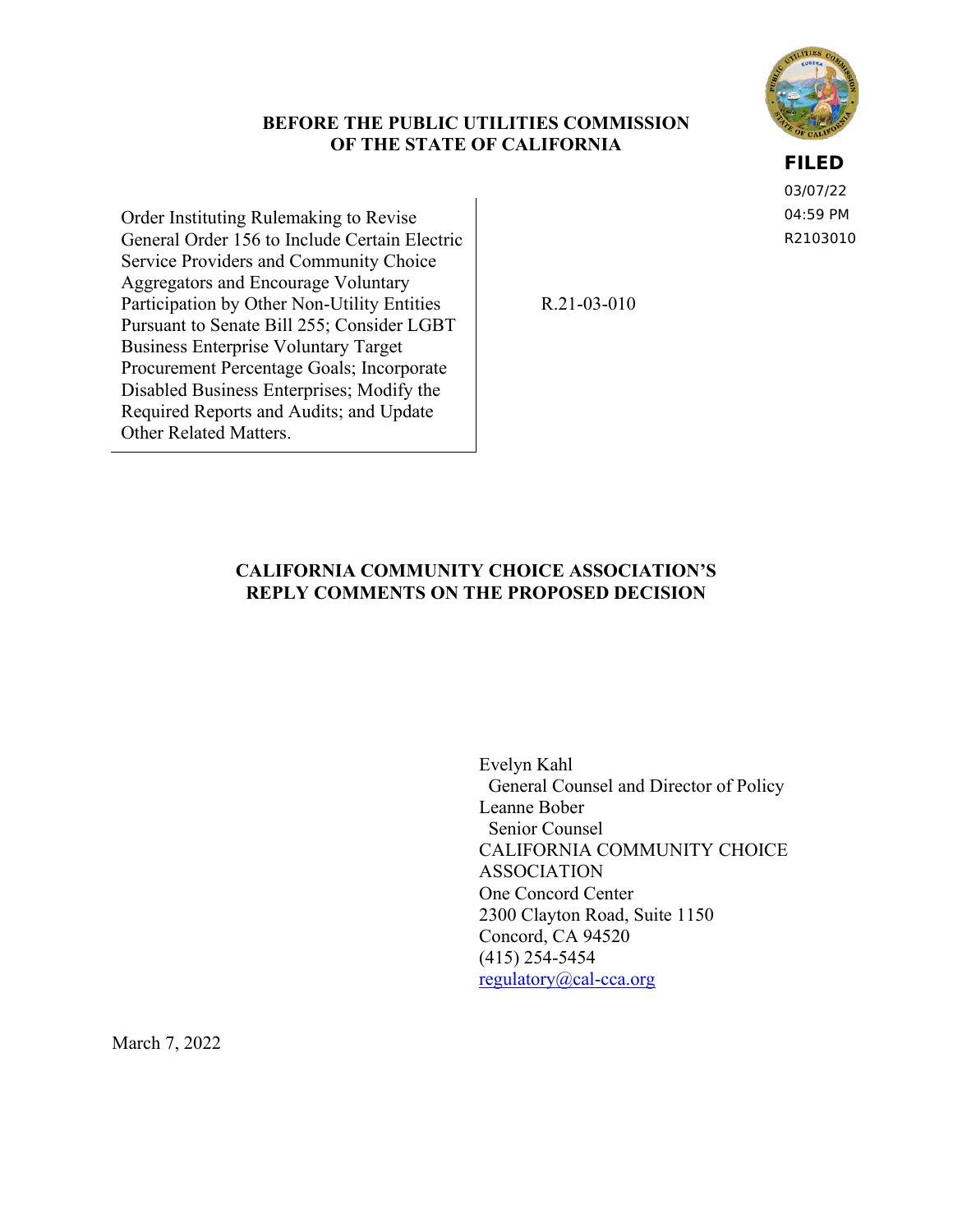## **BEFORE THE PUBLIC UTILITIES COMMISSION OF THE STATE OF CALIFORNIA**

Order Instituting Rulemaking to Revise General Order 156 to Include Certain Electric Service Providers and Community Choice Aggregators and Encourage Voluntary Participation by Other Non-Utility Entities Pursuant to Senate Bill 255; Consider LGBT Business Enterprise Voluntary Target Procurement Percentage Goals; Incorporate Disabled Business Enterprises; Modify the Required Reports and Audits; and Update Other Related Matters.

R.21-03-010

#### **CALIFORNIA COMMUNITY CHOICE ASSOCIATION'S REPLY COMMENTS ON THE PROPOSED DECISION**

The California Community Choice Association  $(CaICCA)^1$  $(CaICCA)^1$  submits these Reply

Comments pursuant to Rule 14.3 of the California Public Utilities Commission (Commission)

Rules of Practice and Procedure on the proposed *Decision Revising General Order 156 Supplier* 

*Diversity Program To Implement Senate Bill 255, Adopt A Voluntary Procurement Goal For* 

*LGBT Business Enterprises, Incorporate Persons With Disabilities Business Enterprises, And* 

*Other Updates* (PD or Proposed Decision), issued on February 9, 2022.

<span id="page-1-0"></span><sup>1</sup> California Community Choice Association represents the interests of 23 community choice electricity providers in California: Apple Valley Choice Energy, Central Coast Community Energy, Clean Energy Alliance, Clean Power Alliance, CleanPowerSF, Desert Community Energy, East Bay Community Energy, Lancaster Choice Energy, Marin Clean Energy, Orange County Power Authority, Peninsula Clean Energy, Pico Rivera Innovative Municipal Energy, Pioneer Community Energy, Pomona Choice Energy, Rancho Mirage Energy Authority, Redwood Coast Energy Authority, San Diego Community Power, San Jacinto Power, San José Clean Energy, Santa Barbara Clean Energy, Silicon Valley Clean Energy, Sonoma Clean Power, and Valley Clean Energy.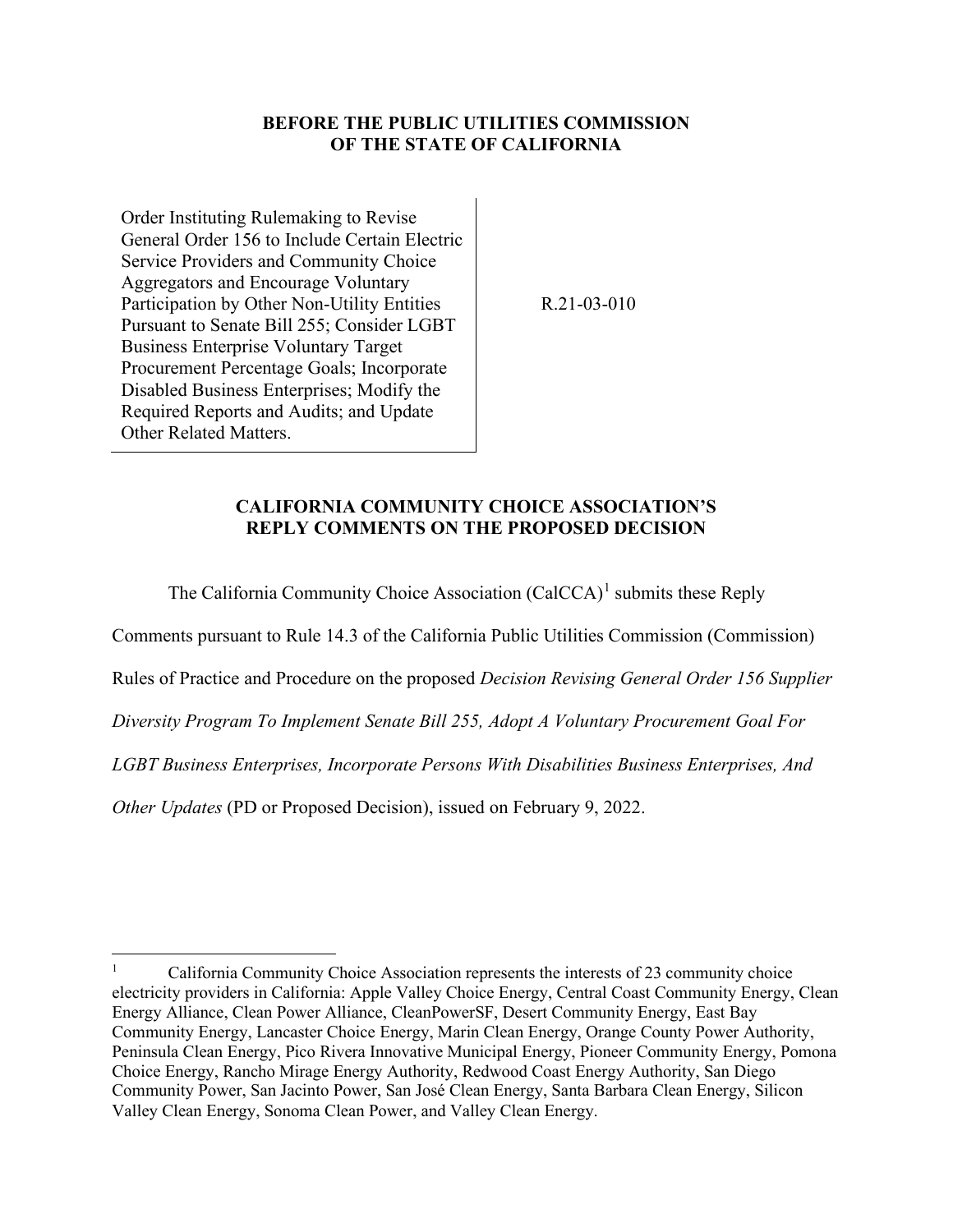#### **I. INTRODUCTION**

CalCCA does not change its position on any of the topics that it raised in Opening Comments but rather uses this opportunity to respond specifically to the Opening Comments of Shell Energy North America (US), L.P. d/b/a Shell Energy Solutions and the Alliance for Retail Energy Markets (Shell/AReM).<sup>[2](#page-2-0)</sup> CalCCA responds to Shell/AReM's assertion that the application of unique reporting requirements applicable to community choice aggregators (CCAs) is unreasonable, discriminatory, and unfair. As set forth below, the different statutory reporting requirements applicable to CCAs compared with those of investor-owned utilities (IOUs) and Electric Service Providers (ESPs) is intentional and necessary given the unique restrictions on CCAs (not applicable to IOUs and ESPs) from Article 1, Section 31(a) of the California Constitution (known as Proposition 209).

# **II. SHELL/AREM'S STATEMENT THAT THE PD'S APPLICATION OF DIFFERENT REPORTING REQUIREMENTS TO CCAS VERSUS ESPS IS UNREASONABLE AND DISCRIMINATORY IGNORES THE UNIQUE STATUTORY REQUIREMENTS APPLICABLE TO CCAS**

Shell/AReM assert that ESPs should have the same reporting requirements as CCAs and that the PD's failure to do so "is unreasonable, unduly discriminatory, and inconsistent with [Public Utilities] Code Section 453(a)."[3](#page-2-1) Shell/AReM further state that differing reporting requirements for CCAs and ESPs subject large ESPs to "unfair competition," inconsistent with Business and Professions Code Section 17200.<sup>[4](#page-2-2)</sup> Shell/AReM's arguments regarding the Commission's unique reporting requirements for CCAs being unreasonable, unduly discriminatory, or rising to the level of unfair competition ignores the unique statutory

<span id="page-2-0"></span><sup>2</sup> *Opening Comments of Shell Energy North Amercia (US), L.P. d/b/a Shell Energy Solutions and the Alliance for Retail Energy Markets on Assigned Commission Rechtschaffen's February 9, 2022 Proposed Decision,* R.21-03-010 (Mar. 1, 2002) (Shell/AReM Opening Comments).

<span id="page-2-2"></span><span id="page-2-1"></span><sup>3</sup> *Id.* at 3, 5-7.

<sup>4</sup> *Id.* at 3, 7.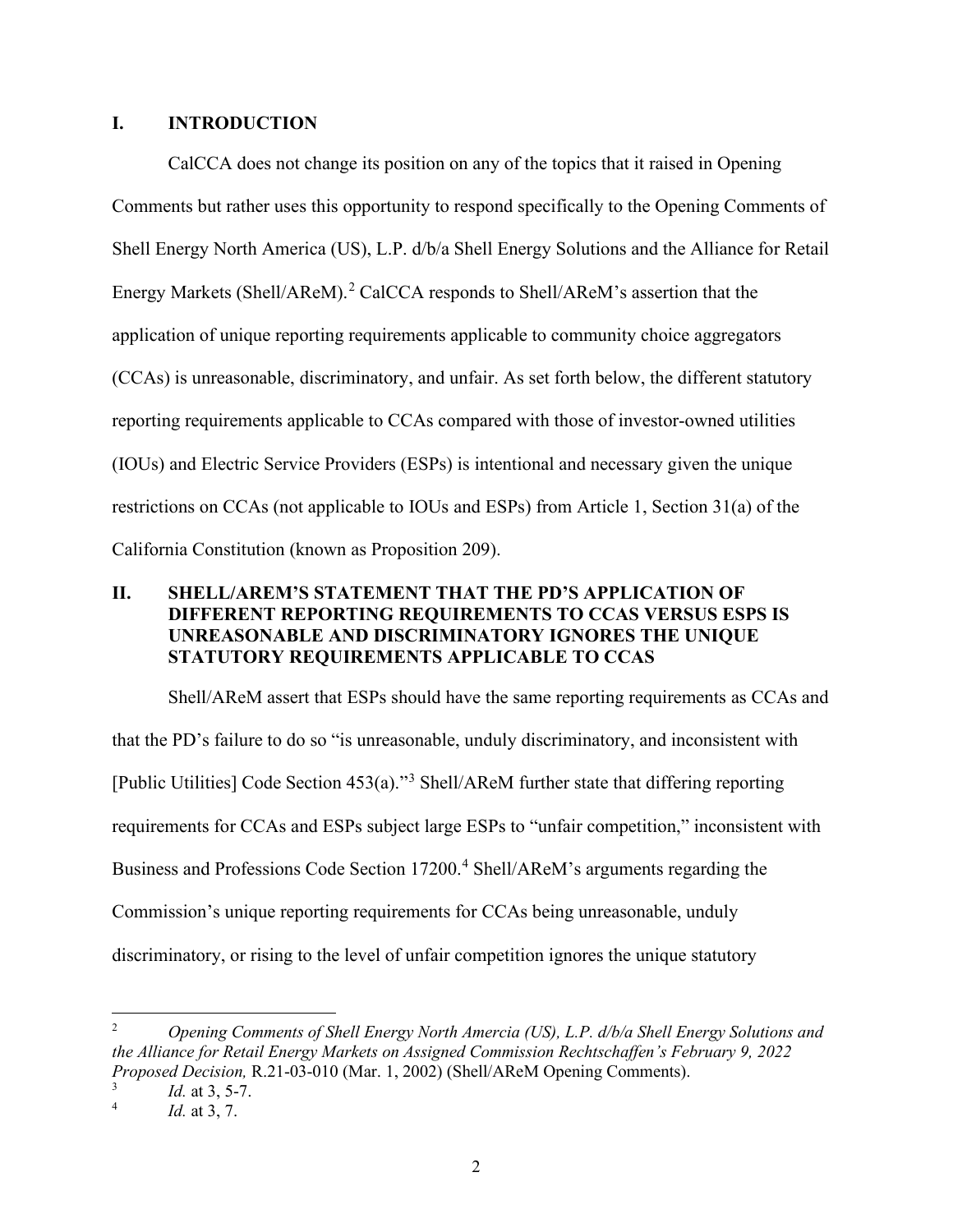framework applicable to CCAs, and not ESPs or IOUs, in Public Utilities Code Section 366.2(m).

Senate Bill (SB) 255 added CCAs and ESPs as entities subject to the Commission's Supplier Diversity program (which for the electric sector previously only applied to IOUs), but clearly distinguished the unique statutory requirements for CCAs (Section 366.2(m)) versus ESPs (Sections 8281-8286).<sup>[5](#page-3-0)</sup> As detailed in CalCCA's Opening Comments, the Legislature's application of different statutory requirements for CCAs in Section 366.2(m) was intentional. CCAs, but not ESPs or IOUs, are prohibited from granting preferential treatment to suppliers based on their "race, sex, color, ethnicity, or national origin" by Article 1, Section 31(a) of the California Constitution (known as Proposition 209) and accordingly different requirements must apply. $6$ 

Shell/AReM's contention that adopting different reporting requirements for CCAs is unreasonable or unduly discriminatory under Public Utilities Code section 453(a) ignores the express language of that statute. Section 453(a) has no bearing on adoption by the Commission or Legislature of different requirements for differently situated load-serving entities (LSEs). Instead, it prohibits a "public utility" from "mak[ing] or grant[ing] any preference or advantage to any corporation or person or subject any corporation or person to any prejudice or disadvantage." Moreover, even if the subject and purpose of this statute were relevant, the language still could not be applied to this situation. Section 453(a) prevents discrimination by

<span id="page-3-0"></span><sup>5</sup> SB 255 (2019) (amending Public Utilities Code section 366.2 (regarding CCAs) and 8283 (adding ESPs to the list of entities subject to sections 8281-8286)).

<span id="page-3-1"></span><sup>6</sup> CalCCA Opening Comments at 3-10.